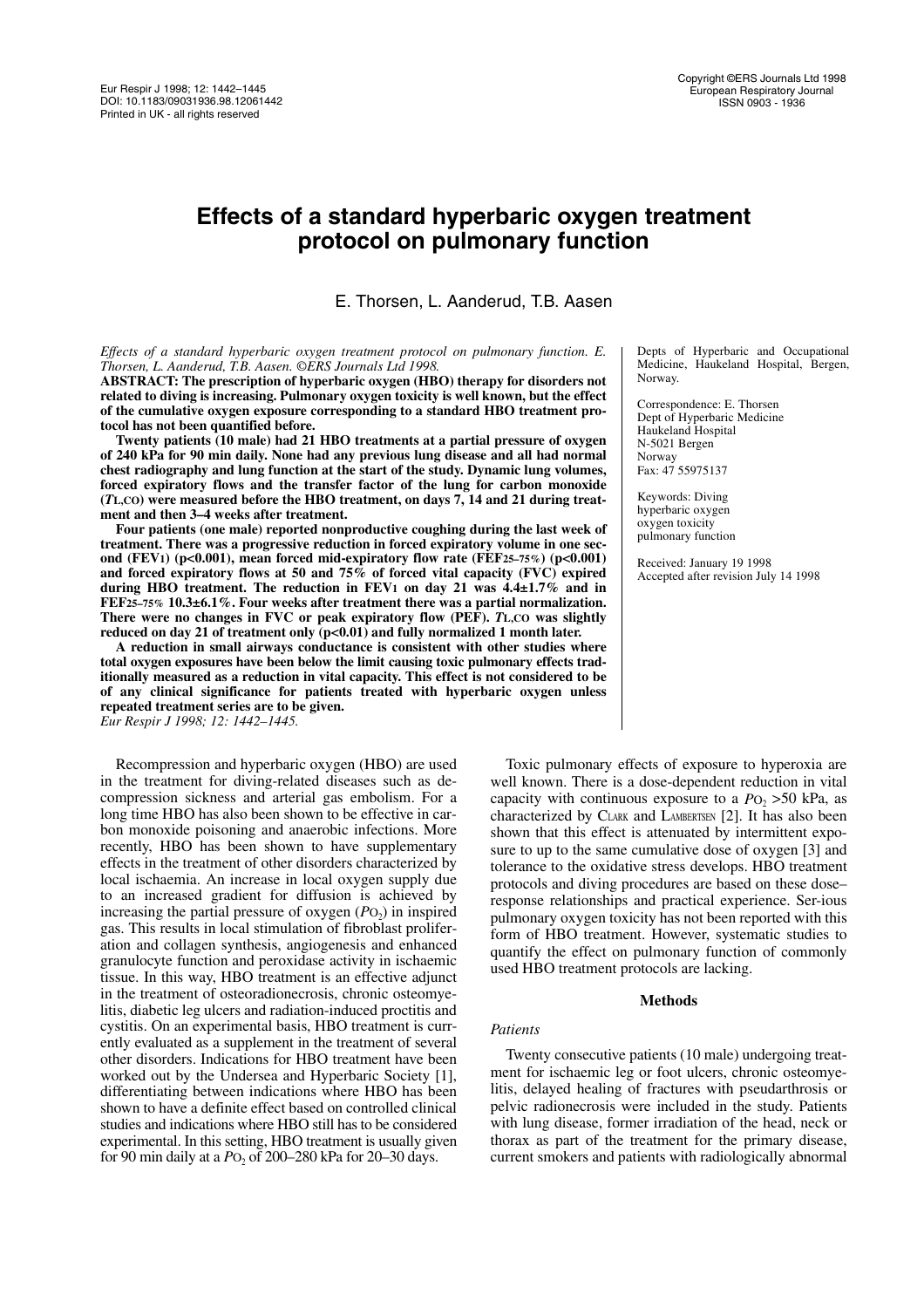Table 1. – Subject characteristics and pulmonary function before hyperbaric oxygen treatment

| Males           | Females         |
|-----------------|-----------------|
| $54\pm18$       | $46 \pm 12$     |
| $181 + 8$       | $162 + 6$       |
| $79+13$         | $58+8$          |
| $4.96 \pm 0.82$ | $3.67 \pm 0.47$ |
| $103+7$         | $109 \pm 10$    |
| $3.71 \pm 0.65$ | $2.93 \pm 0.61$ |
| $99 + 7$        | $104+9$         |
| $9.72 \pm 1.19$ | $7.55 \pm 2.32$ |
| $97+7$          | $95+17$         |
|                 |                 |

FVC: forced vital capacity; % pred: percentage of predicted value; FEV1: forced expiratory volume in one second; *T*L,CO: transfer factor of the lung for carbon monoxide.

findings in the lung parenchyma were excluded. Four had stopped smoking >1 yr before the study, six had stopped smoking in the last year before the study and 10 were never-smokers. Their age, height, body mass and pulmonary function at the start of the study are given in table 1.

## *Hyperbaric oxygen treatment*

HBO treatment was given daily in the morning on 21 consecutive days. The patients were compressed in a hyperbaric chamber to a pressure of 240 kPa within 10–15 min. They were then given oxygen by an oronasal mask at a pressure of 240 kPa in three cycles of 30 min, interrupted by breathing air at a pressure of 240 kPa for two periods of 5 min in-between. Thereafter, they were decompressed to normal atmospheric pressure in 7–10 min. The outline of the daily oxygen exposure is given in figure 1. The HBO treatment was given in the hyperbaric chamber complex at the Norwegian Underwater Technology Centre.

#### *Lung function measurements*

Measurements were taken in the morning before entering the hyperbaric chamber on days 1, 7, 14 and 21 of treatment. A control measurement was taken 3–4 weeks



Fig. 1. – Daily oxygen exposure of patients having hyperbaric oxygen treatment for 21 days. Three cycles of oxygen of 30 min at an oxygen tension (Po<sub>2</sub>) of 240 kPa are given, interrupted by two periods breathing air at a total pressure of 240 kPa ( $PQ_2 = 50$  kPa).

thereafter. Measurements of lung function included forced expiratory lung volumes, forced expiratory flows and the transfer factor of the lung for carbon monoxide (*T*L,CO). The measurements were made on a Morgan Benchmark lung function testing apparatus (PK Morgan, Kent, UK). All measurements were taken by the same technician at the same time of the day.

The forced vital capacity (FVC), forced expiratory volume in one second (FEV1) and peak expiratory flow rate (PEF) were taken as the highest readings obtained from at least three satisfactory forced expiratory manoeuvres. Mean forced mid-expiratory flow rate (FEF25–75%) and forced expiratory flow rates at 25, 50 and 75% of FVC expired (FEF25%, FEF50% and FEF75%) were taken as the best values from flow–volume loops not differing by >5% from the highest FVC. *T*L,CO was measured by the single breath-holding technique. Effective alveolar volume (*V*A) was measured simultaneously by helium dilution and the transfer coefficient for carbon monoxide (*K*CO) was calculated as *T*L,CO/*V*A. An earlobe or fingertip blood sample was analysed for haemoglobin concentration on a Hemoglobin Photometer (Mecatronic AB, Helsingborg, Sweden) just before the lung function measurements. A correction in *T*L,CO to a haemoglobin concentration of 146 g·L-1 (*T*L,CO,corr) was made [4]. The better of the two measurements of *T*L,CO was used in the analysis

Measurements of lung function were made according to the standardized procedures of the European Respiratory Society (ERS) [5, 6]. Volume calibration of the spirometer and calibration of the gas analysers were done before each measurement. All measurements were corrected to a body temperature, pressure, saturated (BTPS) condition. At the start of HBO treatment, the patients' baseline lung function was compared with the reference values of the ERS for FVC, FEV1 and *T*L,CO [5, 6].

# *Statistics*

Changes in the lung function variables were calculated as the percentage difference from the first measurement before HBO treatment on each follow-up examination. Differences from this baseline were tested using a paired t-test with the Bonferroni method of adjusting the level of significance. A p-value  $\leq 0.01$  was considered to be significant. Separate analyses in males and females were performed. Any relationship between changes in the lung function variables and age or baseline lung function was tested with simple correlation analysis. All results are given as mean $\pm$ sp.

#### **Results**

All patients, except for one previous smoker whose *T*L,CO was 58% of predicted, had lung function within the normal predicted range at the start of the study (table 1). Four patients (one male) reported slight nonproductive coughing during the last week of treatment, which subsided during the follow-up period.

There were no significant changes in FVC, FEF25% or PEF (table 2). There were significant reductions in FEV1 (p<0.001), FEF25–75%, (p<0.001), FEF50% and FEF75% (p< 0.01) at the end of the HBO treatment period. The mean reduction in FEV<sub>1</sub> was  $4.4\pm1.7\%$  and in FEF<sub>25–75%</sub>  $10.3\pm$ 6.1%. The gradual fall in these parameters during the treatment period had stopped at the follow-up examination, but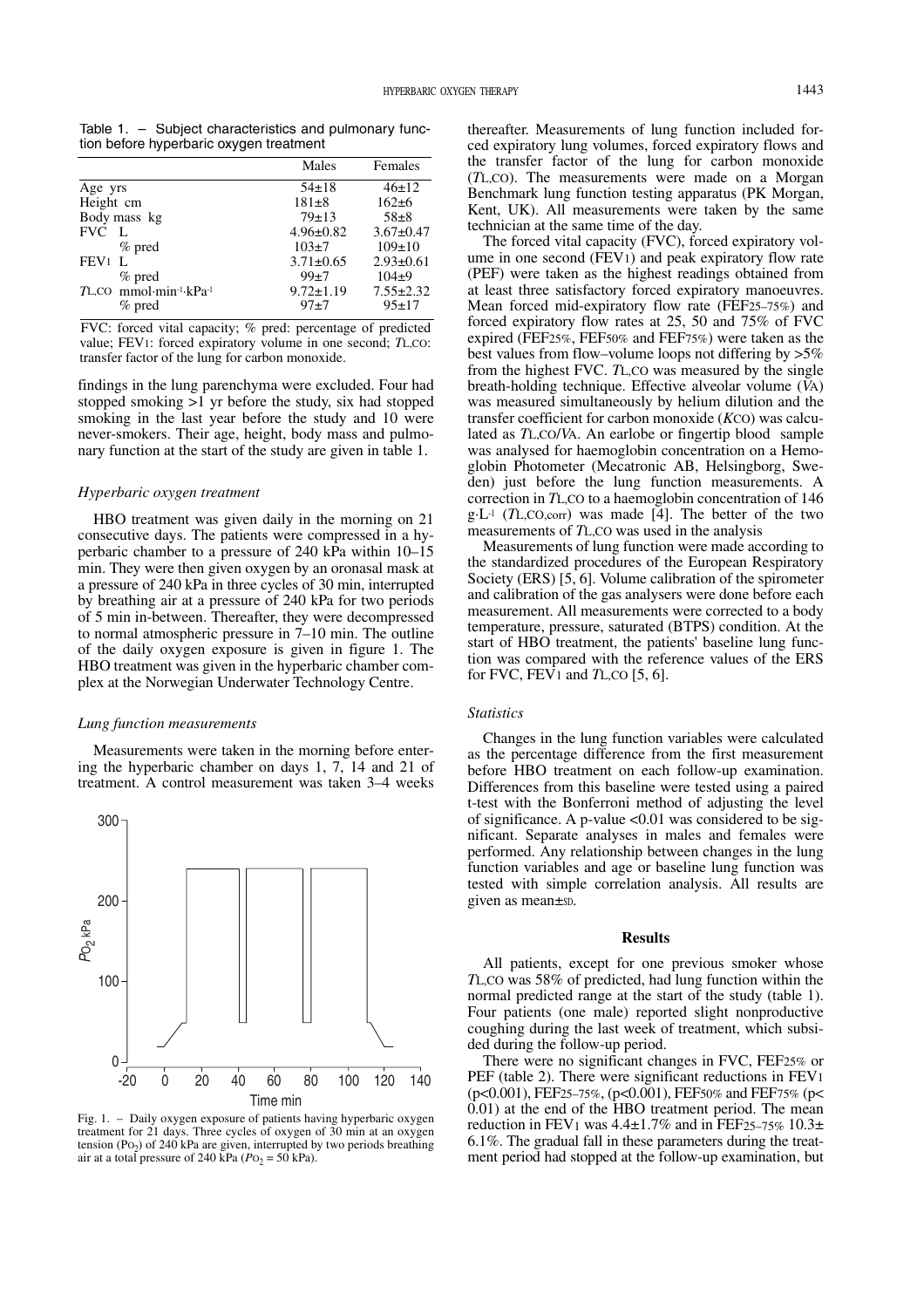|                                                | Before HBO<br>treatment | $%$ change after $7$<br>days' treatment | % change after 14   | % change after 21<br>days' HBO treatment days' HBO treatment | % change 4 weeks<br>after end of HBO<br>treatment |
|------------------------------------------------|-------------------------|-----------------------------------------|---------------------|--------------------------------------------------------------|---------------------------------------------------|
| <b>FVC</b> L                                   | $4.32 \pm 0.92$         | $-1.5\pm2.4$                            | $-1.0 \pm 1.5$      | $-0.7\pm1.6$                                                 | $-1.2\pm2.3$                                      |
| $FEV1$ L                                       | $3.32 \pm 0.74$         | $-2.0\pm2.4$                            | $-3.2 \pm 1.9$ **   | $-4.4+1.7***$                                                | $-3.5 \pm 3.2**$                                  |
| $FEF25-75\%$ $L·s-1$                           | $3.08 \pm 1.28$         | $-3.9 \pm 7.5$                          | $-8.6 \pm 5.2$ **   | $-10.3 \pm 6.1$ ***                                          | $-10.7+8.4***$                                    |
| $FEF25\%$ $L·s-1$                              | $7.79 \pm 2.12$         | $-1.1 \pm 7.1$                          | $-4.5+8.2$          | $-3.2\pm 6.7$                                                | $3.0 \pm 7.0$                                     |
| FEF50% $L \cdot s^{-1}$                        | $4.55 \pm 1.71$         | $-3.0\pm8.4$                            | $-8.6 \pm 7.3**$    | $-8.8 \pm 9.0$ **                                            | $-8.7+8.8**$                                      |
| $FEF75\%$ L·s <sup>-1</sup>                    | $1.47 \pm 0.89$         | $-5.7 \pm 11.4$                         | $-12.6 \pm 6.5$ *** | $-11.3 \pm 10.0$ **                                          | $-12.6 \pm 11.8$ **                               |
| PEF $L\cdot$ s <sup>-1</sup>                   | $8.55 \pm 1.96$         | $-0.9\pm 6.4$                           | $-0.5+7.7$          | $-1.9+6.4$                                                   | $-3.3\pm 6.8$                                     |
| TL,CO mmol·min <sup>1</sup> ·kPa <sup>-1</sup> | $8.64 \pm 1.99$         | $-0.1 \pm 3.8$                          | $-2.2+4.1$          | $-4.4 \pm 5.4$ **                                            | $-0.5 \pm 3.3$                                    |
| TL,CO,corr mmol·min-1·kPa-1                    | $8.46 \pm 2.18$         | $0.3 \pm 5.2$                           | $-0.8+5.7$          | $-3.4 \pm 7.0$                                               | $0.2 \pm 7.3$                                     |
| VA L                                           | $5.70 \pm 1.29$         | $1.2 \pm 1.6$                           | $1.2 \pm 1.5$       | $1.5 \pm 1.6$                                                | $0.1 \pm 1.8$                                     |

Table 2. – Changes in lung function during hyperbaric oxygen (HBO) treatment and at 4 weeks' follow-up in 10 male and 10 female patients

The mean difference  $\pm$ sp from the baseline before HBO treatment is given for each variable. FVC: forced vital capacity; FEV1: forced expiratory volume in one second; FEF25–75%: mean forced mid-expiratory flow rate; FEF25%, FEF50%, FEF75%: forced expiratory flows at 25, 50 and 75% of FVC expired; PEF: peak expiratory flow; *TL*,CO: transfer factor of the lung for carbon monoxide; *TL*, CO, corr: correction in *TL*, CO to a haemoglobin concentration of 146 g·L<sup>-1</sup>; *V*A: alveolar volume. \*\*: p<0.01; \*\*\*: p<0.001.

had not returned to pretreatment values. FEV1 and FEF25– 75%, were still significantly reduced by 3.5± 3.2% (p< 0.01) and  $10.7\pm8.4\%$  (p<0.001), respectively. The box plots in figure 2 show the median and range of changes in FEV1 and *T*L,CO. The outliers at different times follow-up are represented by different subjects. Their exclusion from the analysis did not alter the statistical significance of the changes.

There was a significant reduction in *T*L,CO on day 21 of treatment only and *T*L,CO was completely normalized 1 month later. After correction for changes in haemoglobin concentration, the change in *T*L,CO was not significant. There were no changes in *V*A and, thus, the changes in *K*CO showed the same pattern as the changes in *T*L,CO.

There was no significant difference between males and females for any changes in the lung function variables. The relative changes in the lung function variables did not correlate with their baseline value or with age.

#### **Discussion**

Recent studies have shown that reductions in small airways conductance and *T*L,CO may precede changes in vital capacity with continuous oxygen exposure [7, 8] and that the exposure to hyperoxia contributes to the longterm effects of diving on the lung [9]. In this study with intermittent exposure to hyperoxia, which is substantially different from the continuous low-dose exposure during a saturation dive, the same pattern of changes in pulmonary function took place without any changes in vital capacity.

The changes were small, but cannot readily be attributed to differences in the technique of performing a forced expiratory manoeuvre between examinations. With greater effort at the start of the manoeuvre, FEV1 and forced expiratory flow rates can be reduced because of the thoracic gas compression effect [10]. There were, however, no changes in the effort-dependent indices, PEF and FEF25%, of the flow–volume loop. In addition, forced expiratory flow rates were probably measured at the same absolute lung volume, since there were no changes in FVC or *V*A, implying that the indices of forced expiratory flow rates at low lung volumes should be directly comparable [5]. An effect of training or learning to perform the forced expiratory manoeuvre would result in a small increase in FVC and FEV1 [11], but this was not seen. By conducting the



Fig. 2. – Median, 25–75% percentiles and 5–95% range of changes in forced expiratory volume in one second (FEV1) and transfer factor of the lung for carbon monoxide (*T*L,CO) during hyperbaric oxygen (HBO) treatment for 21 days and after 4 weeks' recovery (R). Individual outliers (■) were represented by different subjects at different follow-up examinations.